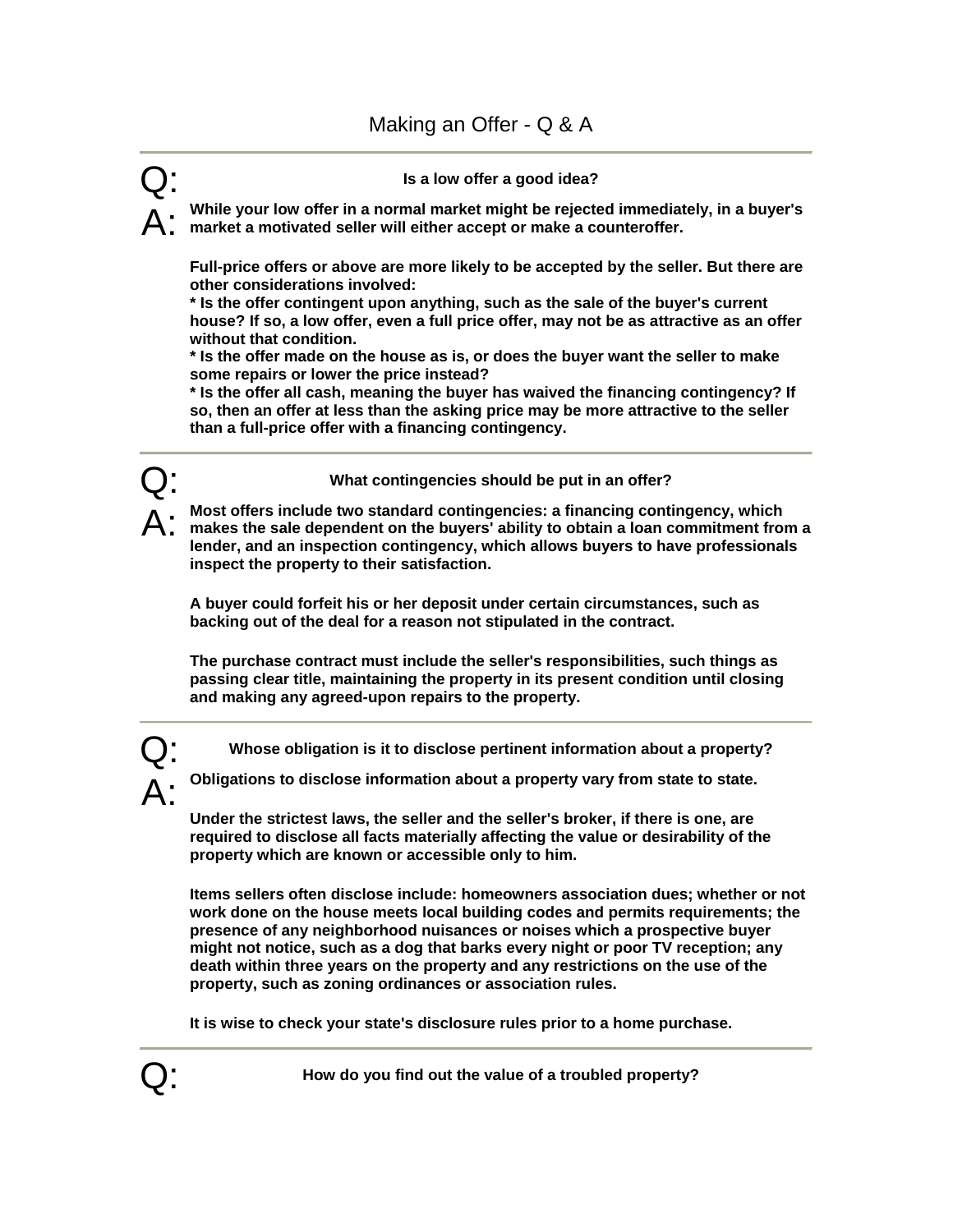A: **Buyers considering a foreclosure property should obtain as much information as possible from the lender about the range of bids being sought.** 

**It also is important to examine the property. If you are unable to get into a foreclosure property, check with surrounding neighbors about the property's condition.** 

**It also is possible to do your own cost comparison through researching comparable properties recorded at local county recorder's and assessor's offices, or through Internet sites specializing in property records.** 

### Q: **Are low-ball offers advisable?**

A: **A low-ball offer is a term used to describe an offer on a house that is substantially less than the asking price.** 

**While any offer can be presented, a low-ball offer can sour a prospective sale and discourage the seller from negotiating at all. Unless the house is very overpriced, the offer will probably be rejected.** 

**You should always do your homework about comparable prices in the neighborhood before making any offer. It also pays to know something about the seller's motivation. A lower price with a speedy escrow, for example, may motivate a seller who must move, has another house under contract or must sell quickly for other reasons.** 

Q: **What is the difference between list and sales prices?** 

The list price is the price tag put on a house in a real estate listing; it usually is only **an estimate of what the seller would like to get for the property. The sales price is the amount a property actually sells for. It may be the same as the listing price, or higher or lower, depending on how accurately the property was originally priced and on market conditions.** 

**A seller may need to adjust the listing price if there have been no offers within the first few months of the property's listing period.** 



Q: **Can you buy homes below market?** 

A: **While a typical buyer may look at five to 10 homes before making an offer, investors who make bargain buys usually go through many more. Most experts agree it takes a lot of determination to find a real "bargain." There are a number of ways to buy a bargain property:** 

**\* Buy a fixer-upper in a transitional neighborhood, improve it and keep it or resell at a higher price.** 

**\* Buy a foreclosure property (after doing your research carefully).** 

**\* Buy a house due to be torn down and move it to a new lot.** 

**\* Buy a partial interest in a piece of real estate, such as part of a tenants-in-common partnership.** 

**\* Buy a leftover house in a new-home development.**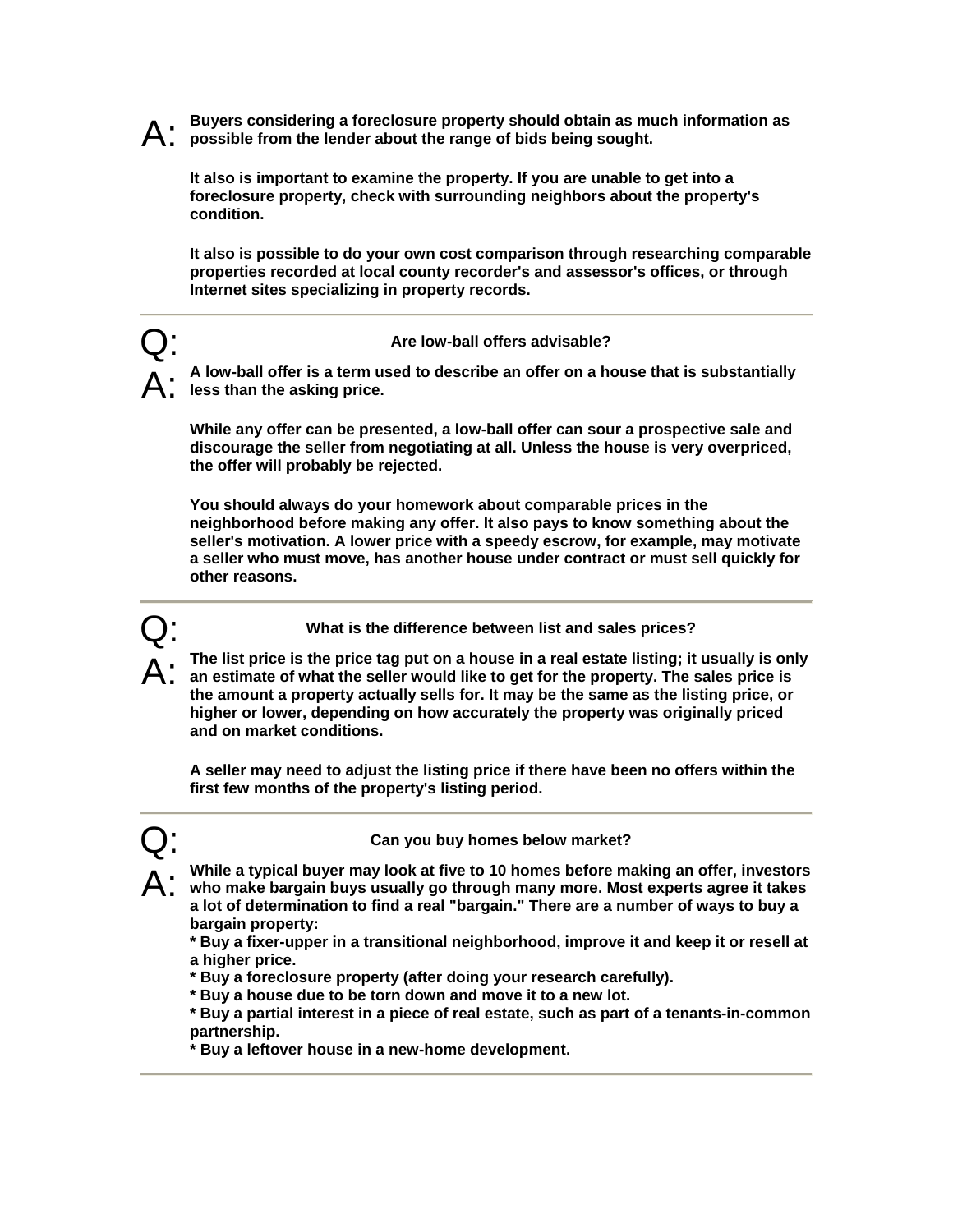# Q: **Who gets the furnishings when a home is sold?**

A: **Fixtures, any kind of personal property that is permanently attached to a house (such as drapery rods, built-in bookcases, tacked-down carpeting or a furnace), automatically stay with the house unless specified otherwise in the sales contract. But you can consider anything that is not nailed down negotiable. This most often involves appliances that are not built in (washer, dryer, refrigerator, for example), although some sellers will be interested in negotiating for other items, such as a piano.** 

# Q: **What are some tips on negotiation?**

A: **The more you know about a seller's motivation, the stronger a negotiating position you are in. For example, a seller who must move quickly due to a job transfer may be amenable to a lower price with a speedy escrow. Other so-called "motivated sellers" include people going through a divorce or who have already purchased another home.** 

**Remember, that the listing price is what the seller would like to receive but is not necessarily what they will settle for. Before making an offer, check the recent sales prices of comparable homes in the neighborhood to see how the seller's asking price stacks up.** 

**Some experts discourage making deliberate low-ball offers. While such an offer can be presented, it can also sour the sale and discourage the seller from negotiating at all.** 

Q: **What are the standard contingencies?** 

A: **Most offers include two standard contingencies: a financing contingency, which makes the sale dependent on the buyers' ability to obtain a loan commitment from a lender, and an inspection contingency, which allows buyers to have professionals inspect the property to their satisfaction.** 

**A buyer could forfeit his or her deposit under certain circumstances, such as backing out of the deal for a reason not stipulated in the contract.** 

**The purchase contract must include the seller's responsibilities, such things as passing clear title, maintaining the property in its present condition until closing and making any agreed-upon repairs to the property.** 

Q: **What is the difference between list price, sales price and appraised value?**

A: **The list price is a seller's advertised price, a figure that usually is only a rough estimate of what the seller wants to get. Sellers can price high, low or close to what they hope to get. To judge whether the list price is a fair one, be sure to consult comparable sales prices in the area.** 

**The sales price is the amount of money you as a buyer would pay for a property.** 

**The appraisal value is a certified appraiser's estimate of the worth of a property, and is based on comparable sales, the condition of the property and numerous**